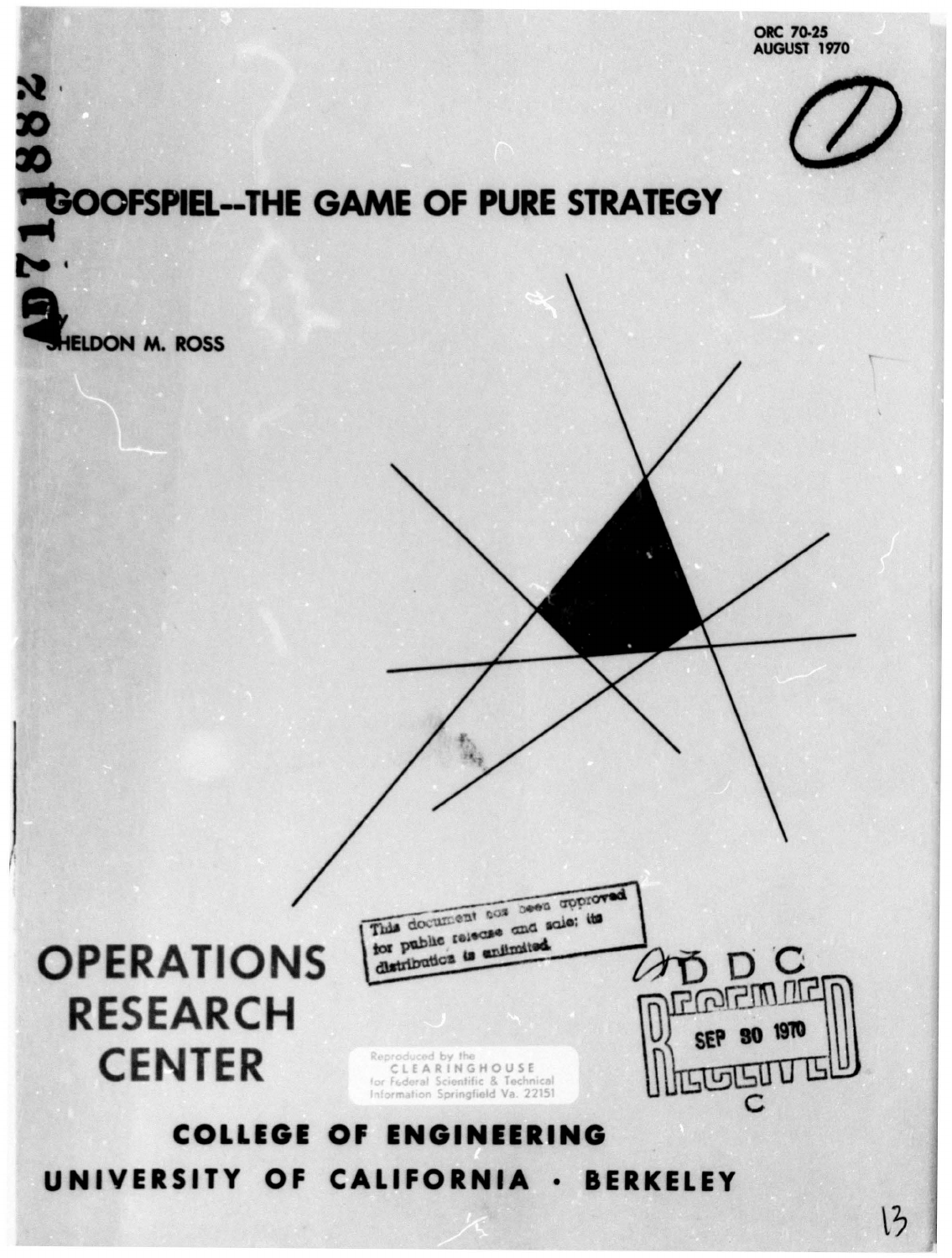GOOFSPIEL—THE GAME OF PURE STRATEGY

by

 $\alpha$ 

Sheldon M. Ross .Department of Industrial Engineering and Operations Research University of California, Berkeley

AUGUST 1970 ORC 70-25

ì

 $\frac{1}{4}$ 

 $\frac{1}{2}$ 

 $\overline{\phantom{a}}$ 

**Ml**

This research has been supported by the U.S. Army Research Office-Durham under Contract DA-31-124-ARO-D-331 with the University of California. Reproduction in whole or in part is permitted for any purpose of the United St.ates Government.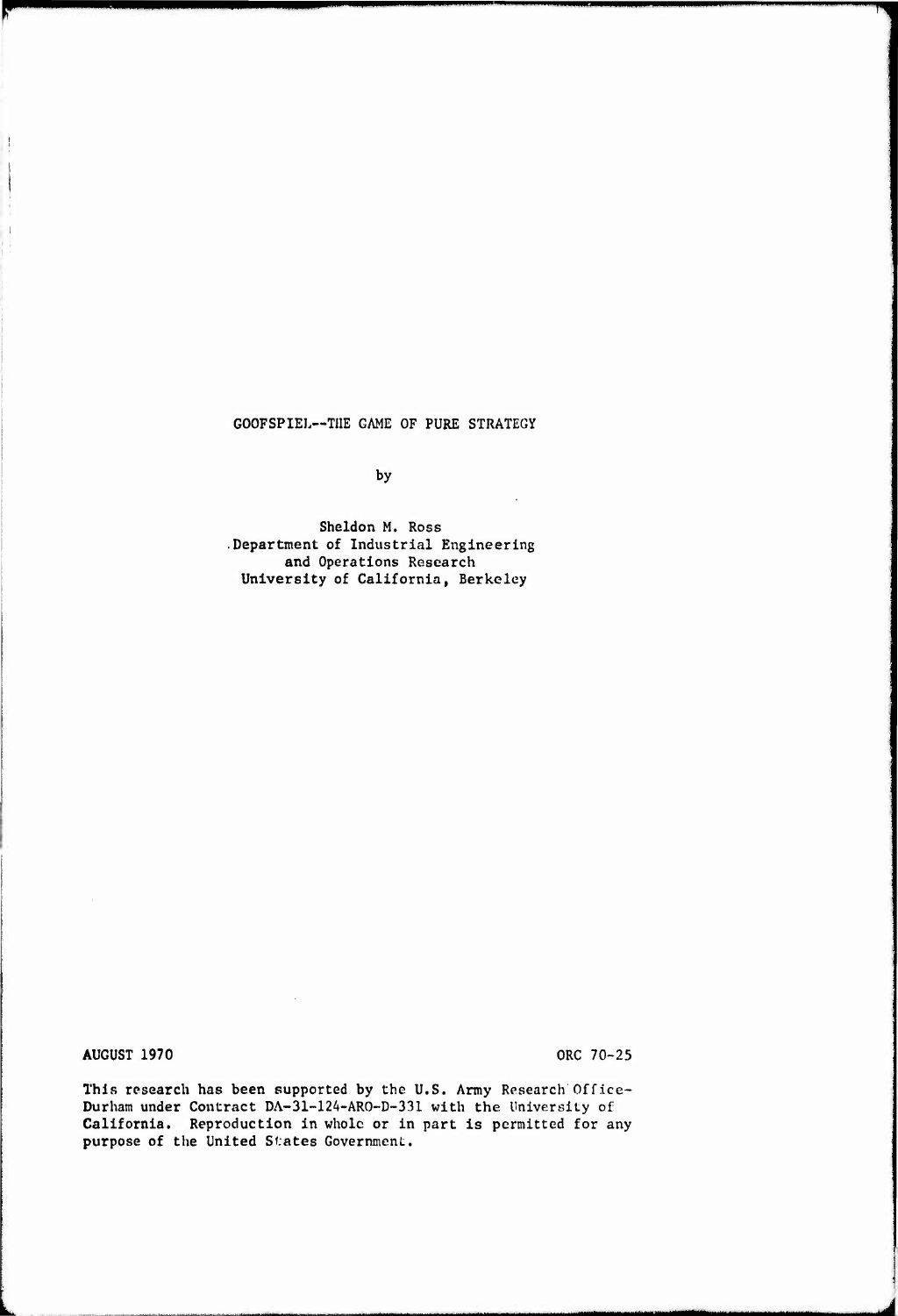# GOOFSPIEL--THE GAME OF PURE STRATEGY

by

### Sheldon M. Ross

### 1. INTRODUCTION

The game of pure strategy, sometimes called Goofspiel or Gops (see [2] and [3]), is played by two players, using a normal deck of cards, as follows. The 13 clubs are first taken out of the deck and of the remaining <sup>39</sup> cards the <sup>13</sup> hearts are given to Player 1, the <sup>13</sup> diamonds to Player II, and the <sup>13</sup> spades are placed face down in the center. The spades are shuffled and one is turned face up. At this point, the two players choose one of their cards and then simultaneously discard it. The one who discards the higher card (ace being low, king high) wins from the other an amount equal to the value of the upturned spade (ace =  $1$ , king <sup>=</sup> 13). If both players discard the same card, then neither wins. The three cards are then thrown away, a new spade upturned and the game continues. After <sup>13</sup> plays, there are no remaining cards and the game ends.

In Section 2, we consider this game under the assumption that Player II discards his cards in a completely random manner. Given this information, we show that the best thing for Player I to do is to always match the upturned spade, i.e., if the upturned card is an ace then I should play his ace, etc. The expected winnings of Player I is shown to equal 28 .

In Section 3, we show how Goofspiel may be treated as a stochastic game. This special structure is then utilized to determine a dynamic programming type recursion algorithm for solving it.

In Section 4, we consider the game of Hidden Card Goofspiel. In this variation, it is supposed that the players must discard before the middle card is turned face up. The randomizing strategy is then shown to be optimal for both players.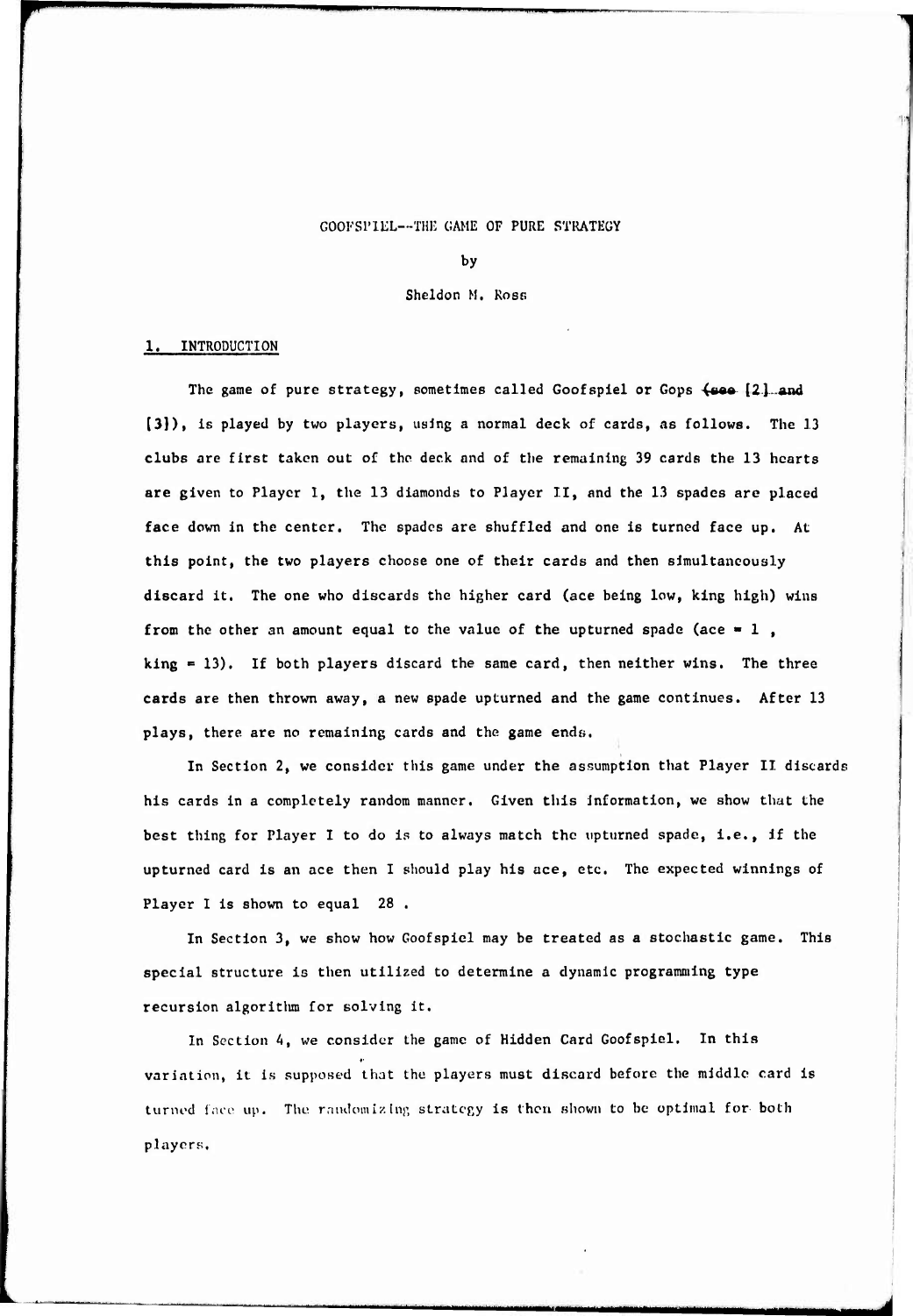# 2. GOOFSPIEL AGAINST A RANDOMIZING OPPONENT

**Let u» first generalize our game. Suppose that I'layer <sup>I</sup> has N cards having** values  $V_1, V_2, ..., V_N$ , where  $V_1 \le V_2 \le ... \le V_N$ ; Player Il has N cards having values  $Y_1, Y_2, ..., Y_N$ , where  $Y_1 \leq Y_2 \leq ... \leq Y_N$ ; and the N cards in the **middle** have values  $P_1, P_2, \ldots, P_N$ , where  $P_1 \leq P_2 \leq \ldots \leq P_N$ . The game is **played as before: One of the center car as Is turned face up. The players then simultaneously discard and whoever's card has the higlirr value wins from the other an amount equal to the value of the middle card. These three cards arc then thrown away and the play continues until there are no cards left.**

## **Theorem 1;**

**If Player II discards** in <sup>a</sup> completely random manner, then the strategy **maximizing Player 1\*8** expected winning Is the one which discards the card having **value**  $V_i$  whenever the upturned middle card has value  $P_i$ ,  $i = 1, 2, ..., N$ .

# **Proof:**

**The proof** is by **induction** on  $N$ . The theorem is trivially true for  $N = 1$ , **so assume it for N - 1 . Suppose now that for the N-card problem the initial upturned card has value P and consider any strategy which calls for Player <sup>I</sup> to play V. where i < j , After this first discard, <sup>I</sup> has cards 1, ..., i-1,1+1 j, ..., <sup>N</sup> , while the center has cards 1, ..., i, ..., j"lfj+l» •••» N . Hence, from the induction hypothesis, it follows that if the initial upturned card has value P then, among those strategies which call for I to play V, , the best Is the one which plays**

(1)  
\n
$$
V_{k} \text{ on } P_{k}, \qquad k = 1, ..., i-1
$$
\n
$$
V_{j} \text{ on } P_{j}
$$
\n
$$
V_{k+1} \text{ on } P_{k}, \qquad k = 1, ..., j-1
$$
\n
$$
V_{k} \text{ on } P_{k}, \qquad k = j+1, ..., N.
$$

um *in die voors*te kelede kom *van die deel het in de kele deel gevol* en het *kom en gedui* en met het het te geduik as afgele a<sup>fge</sup>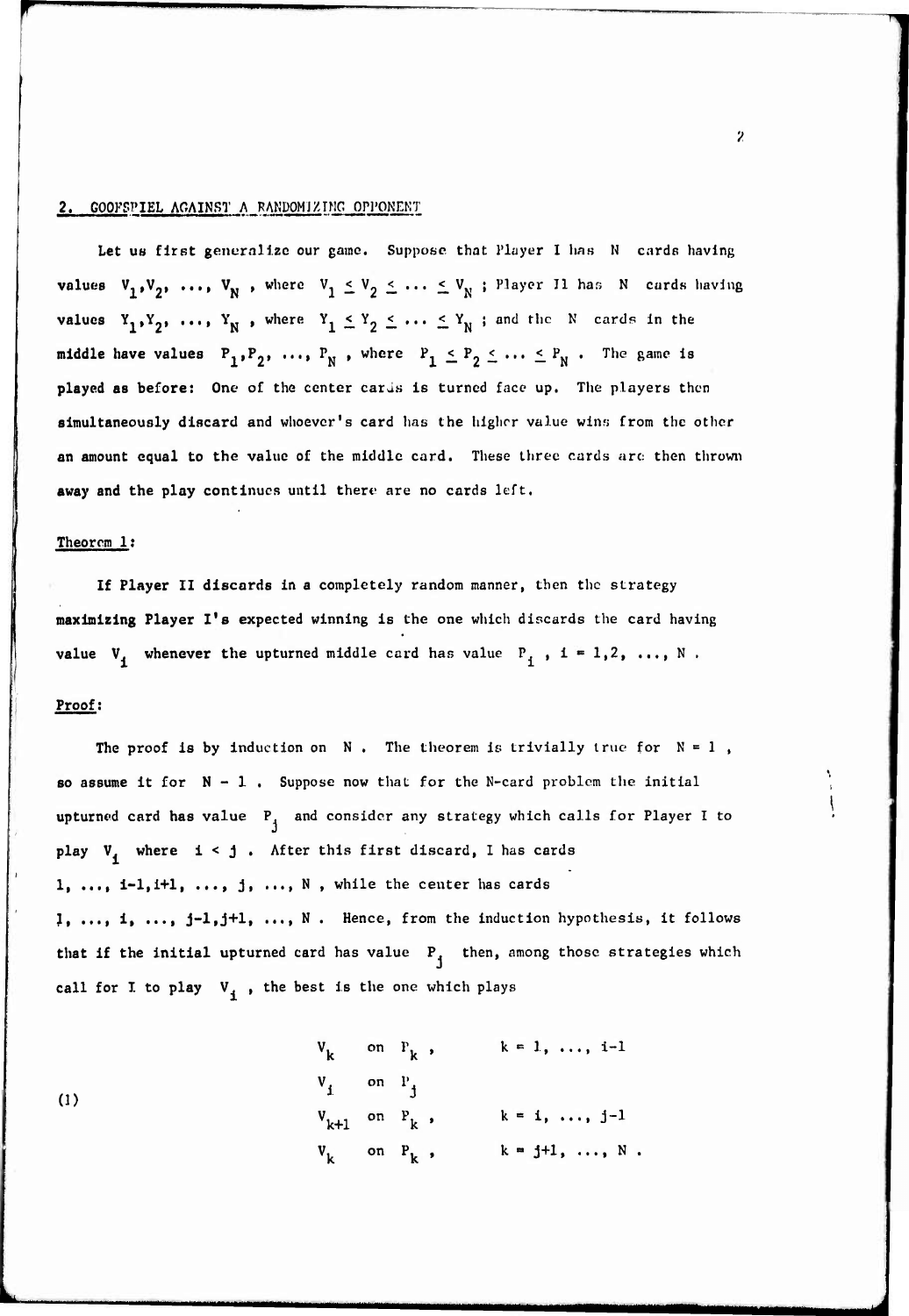Compare this, however, with the strategy which is the same as (1) with the exception that it usea

(2) 
$$
V_{1+1} \text{ on } P_{j}
$$

$$
V_{1} \text{ on } P_{1}.
$$

That is, strategies (1) and (2) are identical except that (1) uses

$$
v_{1} \quad \text{on} \quad P_{j}
$$
  

$$
v_{i+1} \quad \text{on} \quad P_{i}
$$

and the second uses (2). The expected payoff to Player I for these two plays is, under strategy (1)

1/N <sup>P</sup> [(Number <sup>k</sup> ! <sup>Y</sup> <sup>k</sup> <sup>&</sup>lt; V <sup>~</sup> (Number k : Y k <sup>&</sup>gt; V 1 + 1/N P.l (Number k : Yk <sup>&</sup>lt; Vi+1) - (Number k : Yk <sup>&</sup>gt; Vi+1)]

while under strategy (2) it is

1/N <sup>P</sup> [(Number <sup>k</sup> : ^ <sup>&</sup>lt; V " ( Number <sup>k</sup> : <sup>Y</sup><sup>k</sup> <sup>&</sup>gt; <sup>V</sup>i)l + 1/N <sup>P</sup> [(Number <sup>k</sup> : <sup>Y</sup><sup>k</sup> <sup>&</sup>lt; *<sup>V</sup>i+l) -* (Number <sup>k</sup> <sup>s</sup> \ <sup>&</sup>gt; v i+1)l •

Hence, strategy (2) is at least as good as strategy (1). Therefore, for any  $1 < j$ , whenever the initial upturned card is  $P_i$ , there is a strategy which plays  $V_{i+1}$ , that is, at least as good as any which plays  $V_i$ . By repeating this argument, it follows that there is a strategy which initially plays  $V_j$ , that is, at least as good as any playing  $V_i$ . Similar results may be shown for i > j and hence by the induction hypothesis the strategy which always matches the upturned card is optimal.

Q.E.D.

**a\_alBH^BMiaiB**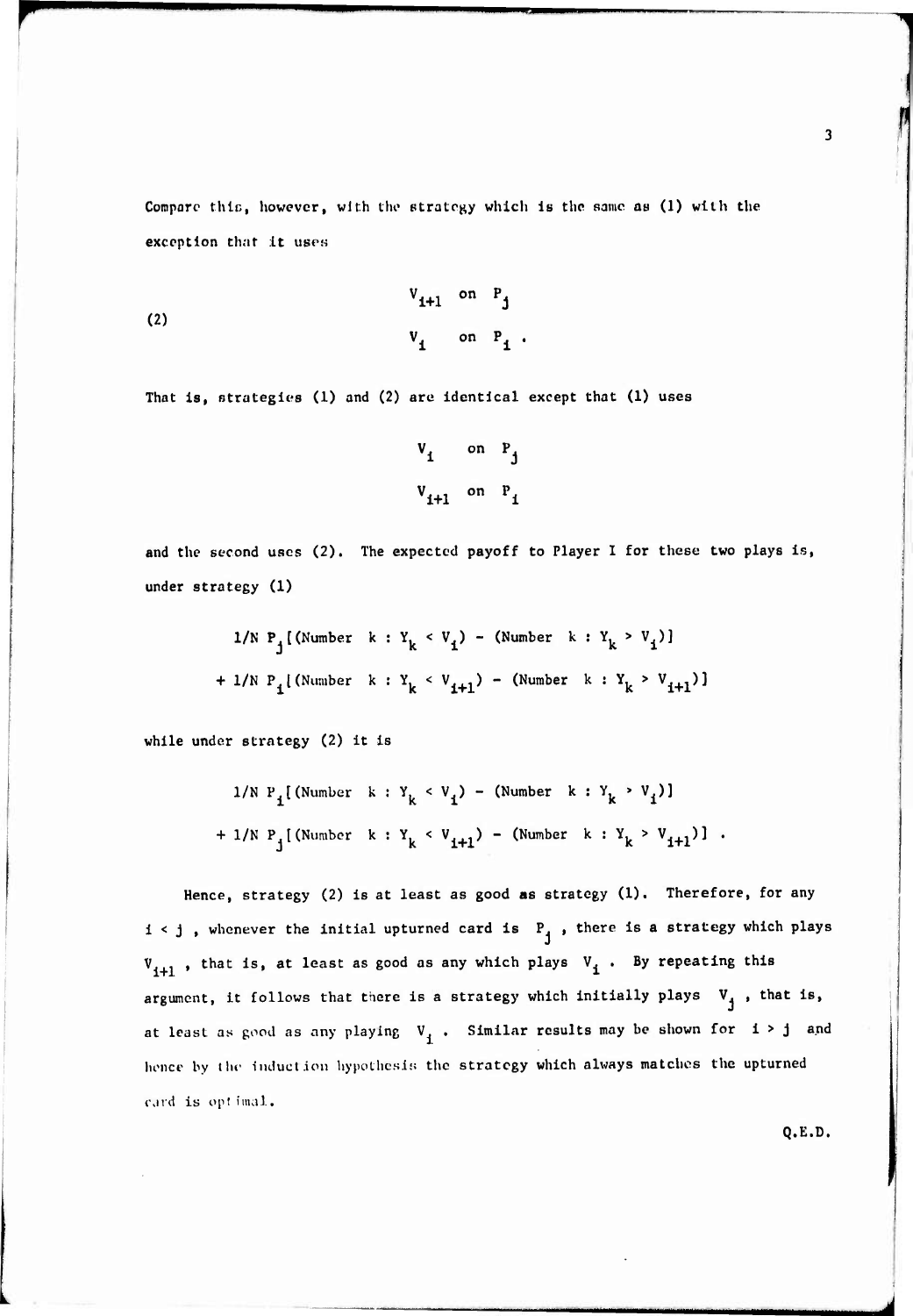# Corollary 1;

If Player II plays randomly, then

- (i) **for any** value x , the prohability that Player I's winnings exceeds x is maximized by the matching strategy, and
- (II) **the** expected winnings of Player <sup>1</sup> is

1/N 
$$
\sum_{i=1}^{N} P_i [ (Number \ j : Y_j < V_i) - (Number \ j : Y_j > V_i) ]
$$
.

(**III**) If  $V_1 = P_1 = Y_1 = 1$ , then (**11**) equals

$$
\frac{(N-1)(N+1)}{6}
$$

# **Proof;**

**Part** (1) is proved by showing that Player I's winnings is stochastically **larger under** strategy (1) than it is under strategy (2). This is shown by considering all possible outcomes of the two plays  $P_i$  and  $P_j$ .

Parts (ii) and (iii) are obvious.

**BBaaiaHHBaaHaMaMaaBaKM,^BaaHHaMHMMi^** *J*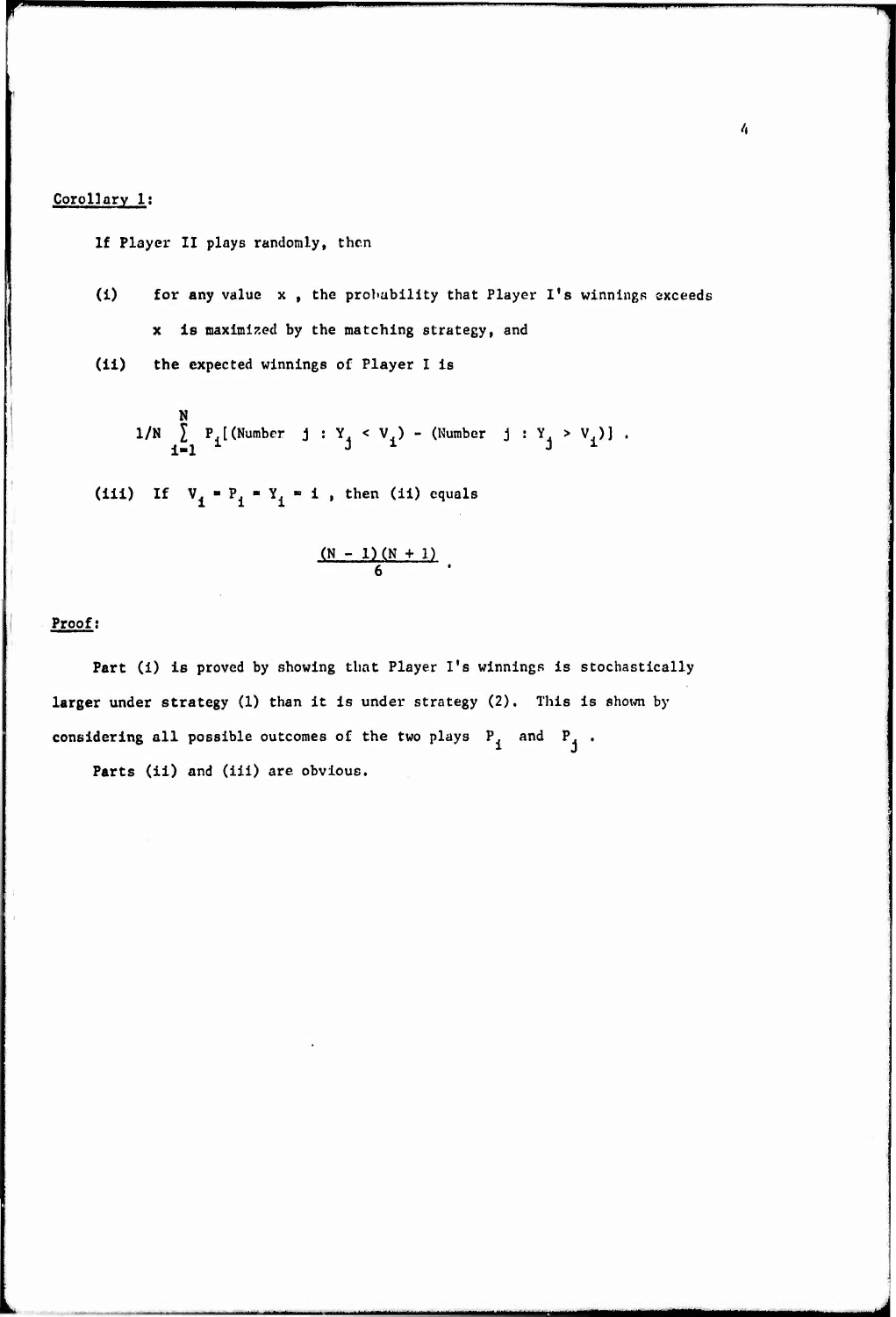### 3. GOOFSPIEL AS A SUPER-GAME

We first note that the number **of pure strategies for each** player is

(3) 
$$
N^{N-1} \underset{k=1}{\overset{N-1}{\pi}} k^{k(k+1)}.
$$

**To see why (3) is truo, reason as follows. For each initial upturned middle card, N Player <sup>I</sup> has a choice of N cards; hence, the first term N . Now, conditional on the first upturned card and the first card played by I, the choice of 1 on the second piny i« determined by the second upturned card and the first card played by Player I1;** hence, the second term  $(N - 1)$  $(N-1)N$ . The reasoning progresses **similarly.**

**From (3), it is clear that it is not possible to write down all the pure strategies and calculate the payoff matrix. Rather, we shall attempt to treat**  $N$ -card **Goofspiel** as a supergame consisting of  $N$  subgames, and develop a dynamic **programming type recursion relation. Towards this end, let**  $f(V_1, ..., V_N, Y_1, ..., Y_N, P_1, ..., P_N, P_k)$  be the value of the game to I if 1 **initially** has values  $V_1$ , ...,  $V_N$ , II **initially** has values  $Y_1$ , ...,  $Y_N$ , the **middle initially has values P., ..., P.. , and the initial upturned card is P. . Then**

$$
f(V_1, ..., V_N, Y_1, ..., Y_N, P_1, ..., P_N, P_k) = \text{value of the } N \times N \text{ game}
$$
  
with payoff matrix  $[X_{14}]$ 

**where**

<sup>4.</sup> **For N = A , Equation (3) tells us that there are more than 8.4 billion pure strategies.**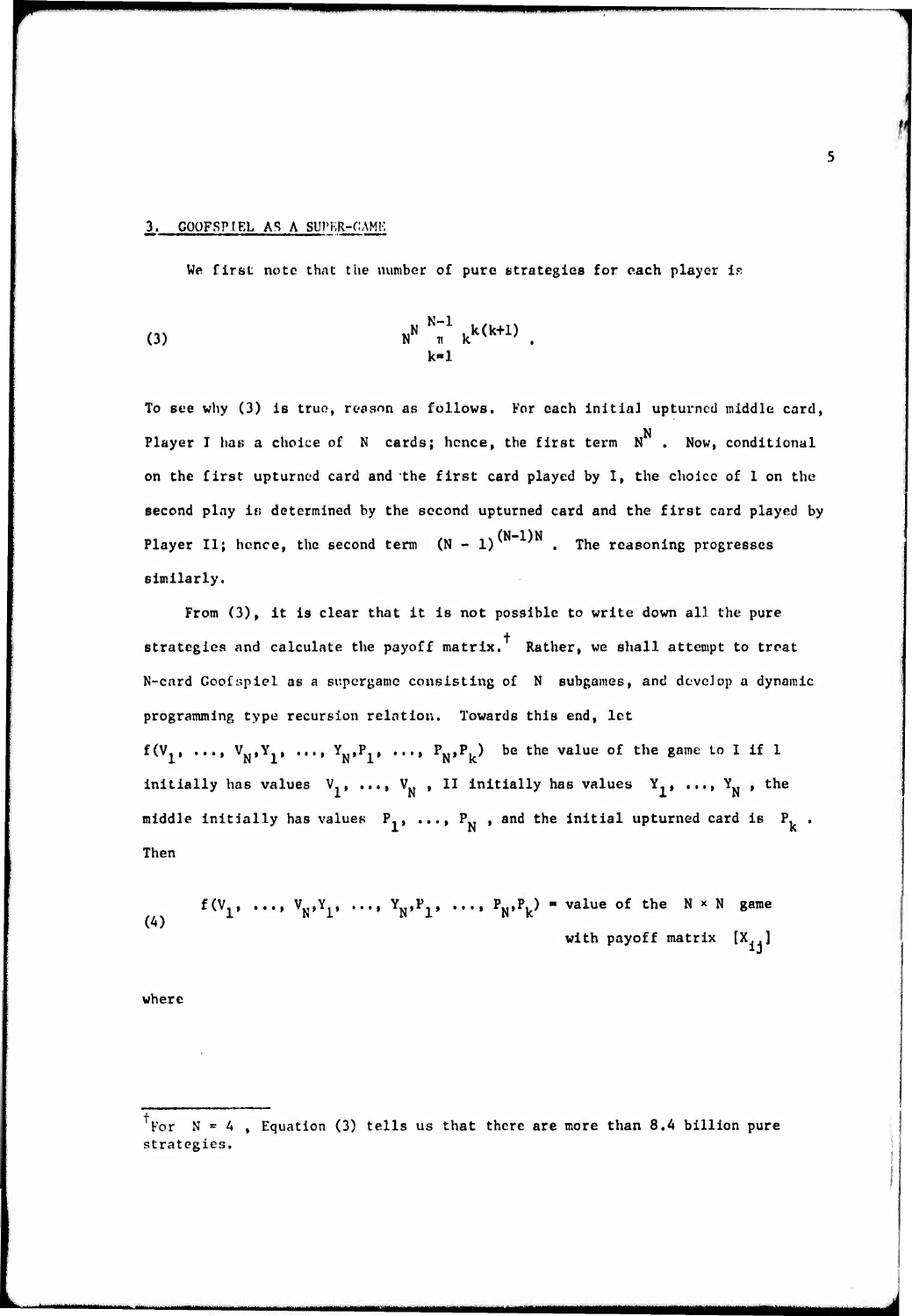$$
x_{1j} = P_k \overline{\delta}_{1j}
$$
  
+  $\frac{1}{N-1} \sum_{\substack{\ell=1 \\ \ell \neq k}}^{N} f(v_1 \cdots v_{i-1} v_{i+1} \cdots v_N, v_1 \cdots v_{j-1} v_{j+1} \cdots v_N, P_1 \cdots P_{k-1} P_{k+1} \cdots P_N, P_{k})$ 

(5) 
$$
\overline{\delta}_{ij} = \begin{cases} 1 & v_i > v_j \\ 0 & v_i = v_j \\ -1 & v_i < v_j \end{cases}
$$

**Equation (4) Is true because after the initial play the situation is the same as if the players had started with <sup>N</sup> - <sup>1</sup> cards. Thus the <sup>N</sup> card problem may be solved by first solving all <sup>N</sup> - <sup>1</sup> card problems, which may be solved in terms of all <sup>N</sup> - <sup>2</sup> card problems, etc. Hence, solving recursively (or backward«), we would need to solve**

$$
j{n \choose j}^3 \qquad j \quad \text{by} \quad j \quad \text{games for} \quad j = 1, 2, \ldots, N \; .
$$

6

For instance, when  $N = 4$ , rather than having to solve one 8.4 billion by 8.A billion game, we would need to solve A four-by-four games, 192 three-by-three **games,** and A32 tvo-by-two games.

The necessary computation simplifies considerably if we suppose that the middle cards are turned over in some fixed order.<sup>†</sup> In this case, we would need to recursively solve

> $\sqrt{N}$ j by j games for  $j = 1, 2, \ldots, N$ . **(")**

 $k=1$ 

 $<sup>†</sup>$  In this case, the number of pure strategies available for each player is</sup>  $N^{N-1}$   $k^{k+1}$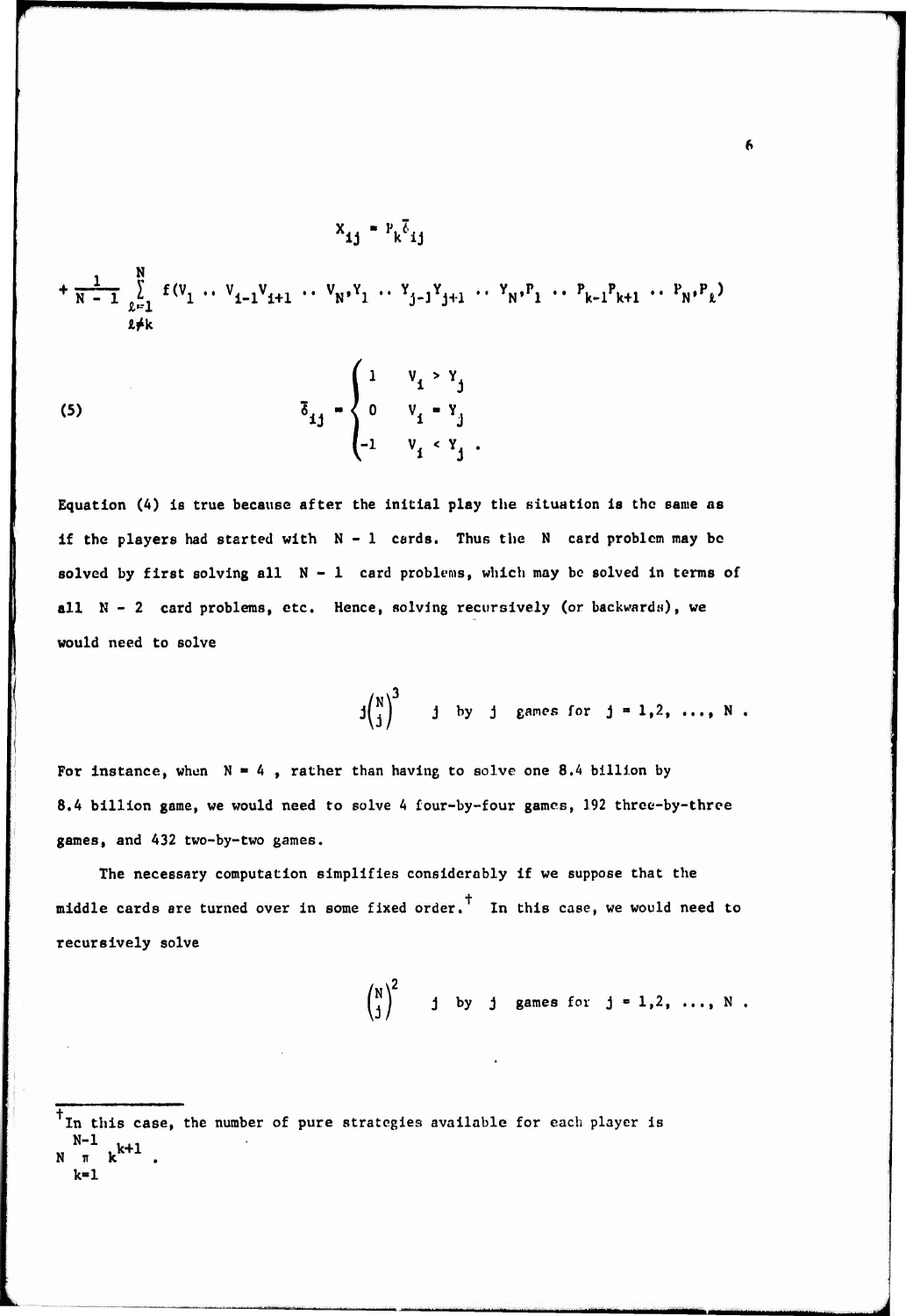# HIDDEN CARD COOPSPIEL

The game of Hidden Card Goofspiel is played as before with the exception that the players are required to discard their cards before the point value of the play is revealed to then. That is, the middle cards are shuffled and one is placed face down and then the players simultaneously discard a card. The three cards are then turned face up and the game continues.

# Theorem 2:

For Hidden Card Goofspiel rundomizing is optimal for each player and the value of the game to Player 1 is

(6) 
$$
1/N^2 \sum_{k=1}^{N} P_k \sum_{i,j=1}^{N} \delta_{ij}
$$

where  $\overline{\delta}_{11}$  is given by (5).

## Proof:

We prove this by showing that if I randomizes then his expected return is given by (5) irregardless of II's strategy. This is proven by induction on N. It is obvious for  $N-1$ , hence assume it for  $N-1$ . Suppose now that for the N-card problem Il initially plays  $Y_1$ . Then, by the induction hypothesis, it follows that I's expected payoff given that he randomizes is exactly

(7) 
$$
1/N^2 \sum_{i,k=1}^N \left[ P_k \overline{\delta}_{ij} + \frac{1}{(N-1)^2} \sum_{\ell \neq k} P_\ell \sum_{\substack{\ell \neq i \\ k \neq j}} \overline{\delta}_{\ell k} \right]
$$

and the induction will be completed if we can show that (7) equals (6). This, however, follows by first noting that (6) is just the expected payoff to I given that I and II both randomize. However, by writing the payoff to I as the payoff to I on the play for which II uses Y<sub>j</sub> plus the payoff to I on the remaining plays of the game, it follows by conditioning on the middle value and I's card on the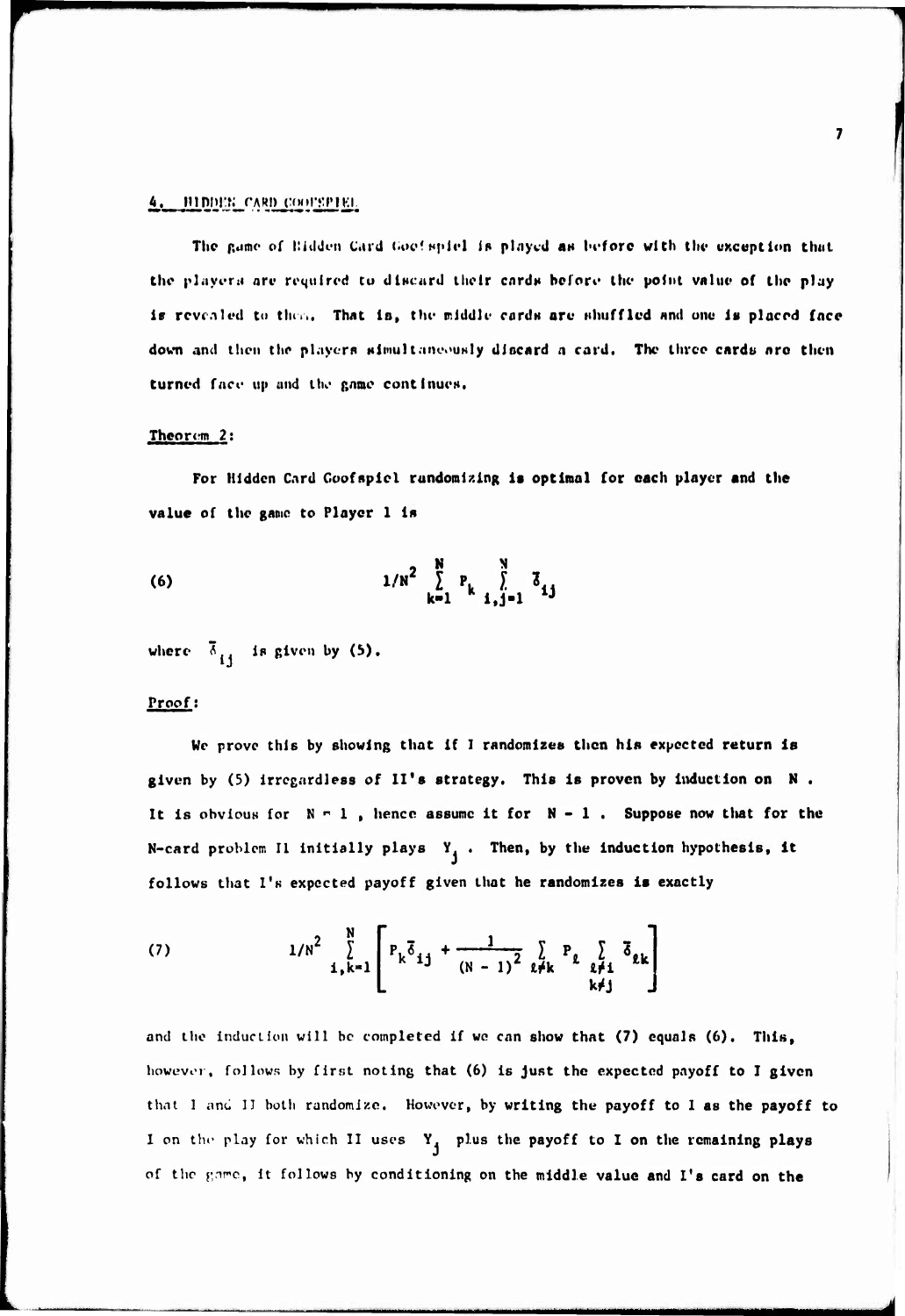play that II uses  $Y_1$  that (7) also represents the expected payoff to I given that I and II both randomize. Hence, (7) equals (6) and the induction is complete. This, however, implies that the randomized strategy guarantees I the value (6) irregardless of II's strategy. Also, by reversing the roles of I and II, it follows that if II randomizes then he can lose no more than (6) and the result follows.

# Remark:

Theorem 2 is somewhat similar to a result proven by Gale [1].

 $\bf{8}$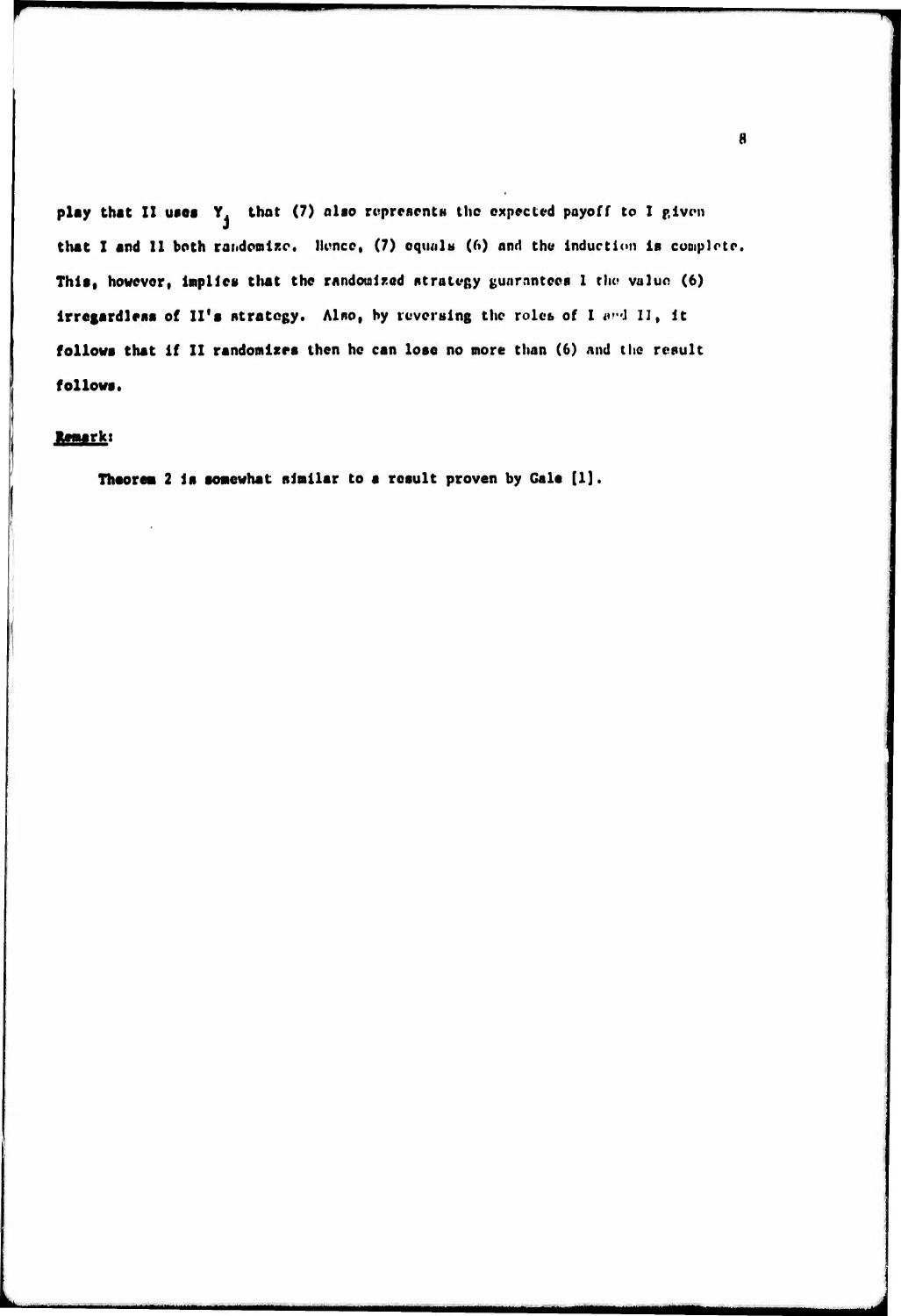# **REFERENCES**

| [1] Gale, David, "Information in Games with Finite Resources," CONIRIDUITORS TO<br>THE THEORY OF GAMES, Vol. 111, (1957). |
|---------------------------------------------------------------------------------------------------------------------------|
| [2] Gale, David, THE THEORY OF LINEAR ECONOMIC MODELS, McGraw-Hill, (1960).                                               |
| [3] Luce, R. D. and H. Raiffa, GAMES AND DECISIONS, Wiley, (1957).                                                        |

 $\ddot{\phantom{a}}$ 

--

f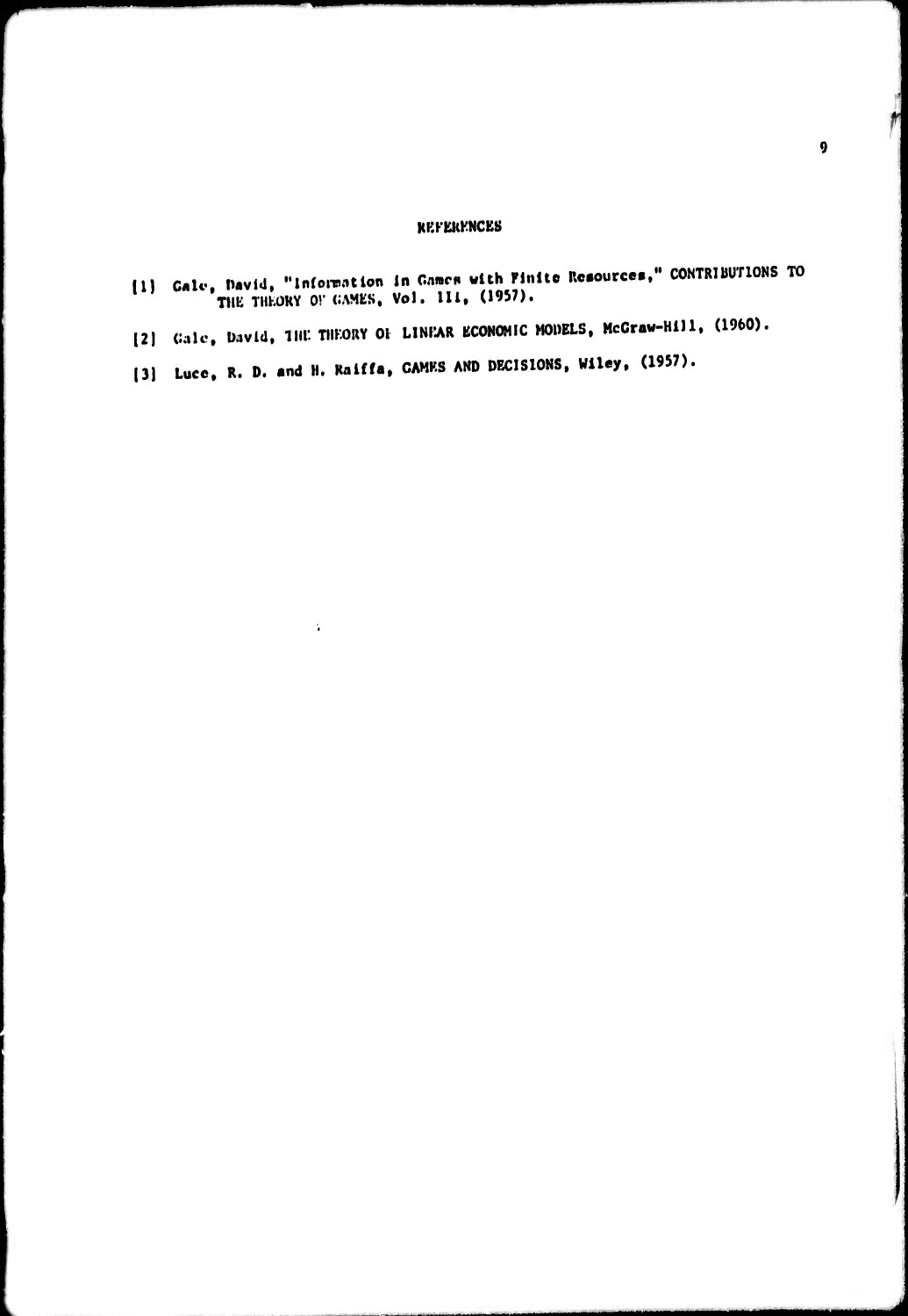Unclassified

 $\cdot$   $\cdot$   $\cdot$   $\cdot$ 

| and called a property attem-                              | DOCUMENT CONTROL DATA - R & D<br>(Security classification of title, body of abstract and indexing annotation must be entered when the overall report ( classified)<br>28. REPORT SECURITY CLASSIFICATION<br>Unclassified<br>26. GHOUH<br>78. TOTAL NO. OF PAGES<br>Th. NO. OF REES<br>9<br>3<br><b>VA. ORIGINATOR'S HEPOHT NUMBER(S)</b><br>ORC 70-25<br>96. OTHER REPORT NO(5) (Any other numbers that may be assigned<br>this report)<br>This document has been approved for public release and sale; its distribution is<br>12. SPONSORING MILITARY ACTIVITY |  |  |  |  |  |  |  |  |  |
|-----------------------------------------------------------|-----------------------------------------------------------------------------------------------------------------------------------------------------------------------------------------------------------------------------------------------------------------------------------------------------------------------------------------------------------------------------------------------------------------------------------------------------------------------------------------------------------------------------------------------------------------|--|--|--|--|--|--|--|--|--|
|                                                           |                                                                                                                                                                                                                                                                                                                                                                                                                                                                                                                                                                 |  |  |  |  |  |  |  |  |  |
| CONTON-A TING ACTIVITY (Corporate outhor)                 |                                                                                                                                                                                                                                                                                                                                                                                                                                                                                                                                                                 |  |  |  |  |  |  |  |  |  |
|                                                           |                                                                                                                                                                                                                                                                                                                                                                                                                                                                                                                                                                 |  |  |  |  |  |  |  |  |  |
| University of California, Berkeley                        |                                                                                                                                                                                                                                                                                                                                                                                                                                                                                                                                                                 |  |  |  |  |  |  |  |  |  |
|                                                           |                                                                                                                                                                                                                                                                                                                                                                                                                                                                                                                                                                 |  |  |  |  |  |  |  |  |  |
|                                                           |                                                                                                                                                                                                                                                                                                                                                                                                                                                                                                                                                                 |  |  |  |  |  |  |  |  |  |
| J. NI.PONT TITLE                                          |                                                                                                                                                                                                                                                                                                                                                                                                                                                                                                                                                                 |  |  |  |  |  |  |  |  |  |
| <b>GOOFSPIEL--THE GAME OF PURE STRATEGY</b>               |                                                                                                                                                                                                                                                                                                                                                                                                                                                                                                                                                                 |  |  |  |  |  |  |  |  |  |
|                                                           |                                                                                                                                                                                                                                                                                                                                                                                                                                                                                                                                                                 |  |  |  |  |  |  |  |  |  |
|                                                           |                                                                                                                                                                                                                                                                                                                                                                                                                                                                                                                                                                 |  |  |  |  |  |  |  |  |  |
| 4. DESCRIPTIVE NOTES (Type of report and inclusive dates) |                                                                                                                                                                                                                                                                                                                                                                                                                                                                                                                                                                 |  |  |  |  |  |  |  |  |  |
| Research Report                                           |                                                                                                                                                                                                                                                                                                                                                                                                                                                                                                                                                                 |  |  |  |  |  |  |  |  |  |
| 6 AUTHORISI (First name, middle initial, last name)       |                                                                                                                                                                                                                                                                                                                                                                                                                                                                                                                                                                 |  |  |  |  |  |  |  |  |  |
|                                                           |                                                                                                                                                                                                                                                                                                                                                                                                                                                                                                                                                                 |  |  |  |  |  |  |  |  |  |
| Sheldon M. Ross                                           |                                                                                                                                                                                                                                                                                                                                                                                                                                                                                                                                                                 |  |  |  |  |  |  |  |  |  |
|                                                           |                                                                                                                                                                                                                                                                                                                                                                                                                                                                                                                                                                 |  |  |  |  |  |  |  |  |  |
| <b>I HLPOHT DATE</b>                                      |                                                                                                                                                                                                                                                                                                                                                                                                                                                                                                                                                                 |  |  |  |  |  |  |  |  |  |
| August 1970                                               |                                                                                                                                                                                                                                                                                                                                                                                                                                                                                                                                                                 |  |  |  |  |  |  |  |  |  |
| <b>BU. CONTILACT OR GRANT NO.</b>                         |                                                                                                                                                                                                                                                                                                                                                                                                                                                                                                                                                                 |  |  |  |  |  |  |  |  |  |
| DA-31-124-ARO-D-331                                       |                                                                                                                                                                                                                                                                                                                                                                                                                                                                                                                                                                 |  |  |  |  |  |  |  |  |  |
| <b>b. PROJECT NO.</b>                                     |                                                                                                                                                                                                                                                                                                                                                                                                                                                                                                                                                                 |  |  |  |  |  |  |  |  |  |
| 20014501B14C                                              |                                                                                                                                                                                                                                                                                                                                                                                                                                                                                                                                                                 |  |  |  |  |  |  |  |  |  |
| e.                                                        |                                                                                                                                                                                                                                                                                                                                                                                                                                                                                                                                                                 |  |  |  |  |  |  |  |  |  |
|                                                           |                                                                                                                                                                                                                                                                                                                                                                                                                                                                                                                                                                 |  |  |  |  |  |  |  |  |  |
| d.                                                        |                                                                                                                                                                                                                                                                                                                                                                                                                                                                                                                                                                 |  |  |  |  |  |  |  |  |  |
| <b>10. DISTRIBUTION STATEMENT</b>                         |                                                                                                                                                                                                                                                                                                                                                                                                                                                                                                                                                                 |  |  |  |  |  |  |  |  |  |
|                                                           |                                                                                                                                                                                                                                                                                                                                                                                                                                                                                                                                                                 |  |  |  |  |  |  |  |  |  |
|                                                           |                                                                                                                                                                                                                                                                                                                                                                                                                                                                                                                                                                 |  |  |  |  |  |  |  |  |  |
| unlimited.                                                |                                                                                                                                                                                                                                                                                                                                                                                                                                                                                                                                                                 |  |  |  |  |  |  |  |  |  |
| <b>11. SUPPLEMENTARY NOTES</b>                            |                                                                                                                                                                                                                                                                                                                                                                                                                                                                                                                                                                 |  |  |  |  |  |  |  |  |  |
| <b>NONE</b><br>$\pmb{\epsilon}$                           | U.S. Army Research Office-Durham                                                                                                                                                                                                                                                                                                                                                                                                                                                                                                                                |  |  |  |  |  |  |  |  |  |
|                                                           | Box CM, Duke Station                                                                                                                                                                                                                                                                                                                                                                                                                                                                                                                                            |  |  |  |  |  |  |  |  |  |
|                                                           | Durham, North Carolina 27706                                                                                                                                                                                                                                                                                                                                                                                                                                                                                                                                    |  |  |  |  |  |  |  |  |  |
| <b>13. ABSTRACT</b>                                       |                                                                                                                                                                                                                                                                                                                                                                                                                                                                                                                                                                 |  |  |  |  |  |  |  |  |  |
|                                                           |                                                                                                                                                                                                                                                                                                                                                                                                                                                                                                                                                                 |  |  |  |  |  |  |  |  |  |
| SEE INTRODUCTION.                                         |                                                                                                                                                                                                                                                                                                                                                                                                                                                                                                                                                                 |  |  |  |  |  |  |  |  |  |
|                                                           |                                                                                                                                                                                                                                                                                                                                                                                                                                                                                                                                                                 |  |  |  |  |  |  |  |  |  |
|                                                           |                                                                                                                                                                                                                                                                                                                                                                                                                                                                                                                                                                 |  |  |  |  |  |  |  |  |  |
|                                                           |                                                                                                                                                                                                                                                                                                                                                                                                                                                                                                                                                                 |  |  |  |  |  |  |  |  |  |
|                                                           |                                                                                                                                                                                                                                                                                                                                                                                                                                                                                                                                                                 |  |  |  |  |  |  |  |  |  |
|                                                           |                                                                                                                                                                                                                                                                                                                                                                                                                                                                                                                                                                 |  |  |  |  |  |  |  |  |  |
|                                                           |                                                                                                                                                                                                                                                                                                                                                                                                                                                                                                                                                                 |  |  |  |  |  |  |  |  |  |
|                                                           |                                                                                                                                                                                                                                                                                                                                                                                                                                                                                                                                                                 |  |  |  |  |  |  |  |  |  |
|                                                           |                                                                                                                                                                                                                                                                                                                                                                                                                                                                                                                                                                 |  |  |  |  |  |  |  |  |  |
|                                                           |                                                                                                                                                                                                                                                                                                                                                                                                                                                                                                                                                                 |  |  |  |  |  |  |  |  |  |
|                                                           |                                                                                                                                                                                                                                                                                                                                                                                                                                                                                                                                                                 |  |  |  |  |  |  |  |  |  |
|                                                           |                                                                                                                                                                                                                                                                                                                                                                                                                                                                                                                                                                 |  |  |  |  |  |  |  |  |  |
|                                                           |                                                                                                                                                                                                                                                                                                                                                                                                                                                                                                                                                                 |  |  |  |  |  |  |  |  |  |
|                                                           |                                                                                                                                                                                                                                                                                                                                                                                                                                                                                                                                                                 |  |  |  |  |  |  |  |  |  |
|                                                           |                                                                                                                                                                                                                                                                                                                                                                                                                                                                                                                                                                 |  |  |  |  |  |  |  |  |  |
|                                                           |                                                                                                                                                                                                                                                                                                                                                                                                                                                                                                                                                                 |  |  |  |  |  |  |  |  |  |
|                                                           |                                                                                                                                                                                                                                                                                                                                                                                                                                                                                                                                                                 |  |  |  |  |  |  |  |  |  |
|                                                           |                                                                                                                                                                                                                                                                                                                                                                                                                                                                                                                                                                 |  |  |  |  |  |  |  |  |  |
|                                                           |                                                                                                                                                                                                                                                                                                                                                                                                                                                                                                                                                                 |  |  |  |  |  |  |  |  |  |
|                                                           |                                                                                                                                                                                                                                                                                                                                                                                                                                                                                                                                                                 |  |  |  |  |  |  |  |  |  |
|                                                           |                                                                                                                                                                                                                                                                                                                                                                                                                                                                                                                                                                 |  |  |  |  |  |  |  |  |  |
|                                                           |                                                                                                                                                                                                                                                                                                                                                                                                                                                                                                                                                                 |  |  |  |  |  |  |  |  |  |
| (PAGE 1)<br>DD . FORM., 1473                              |                                                                                                                                                                                                                                                                                                                                                                                                                                                                                                                                                                 |  |  |  |  |  |  |  |  |  |
|                                                           | Unclassified                                                                                                                                                                                                                                                                                                                                                                                                                                                                                                                                                    |  |  |  |  |  |  |  |  |  |